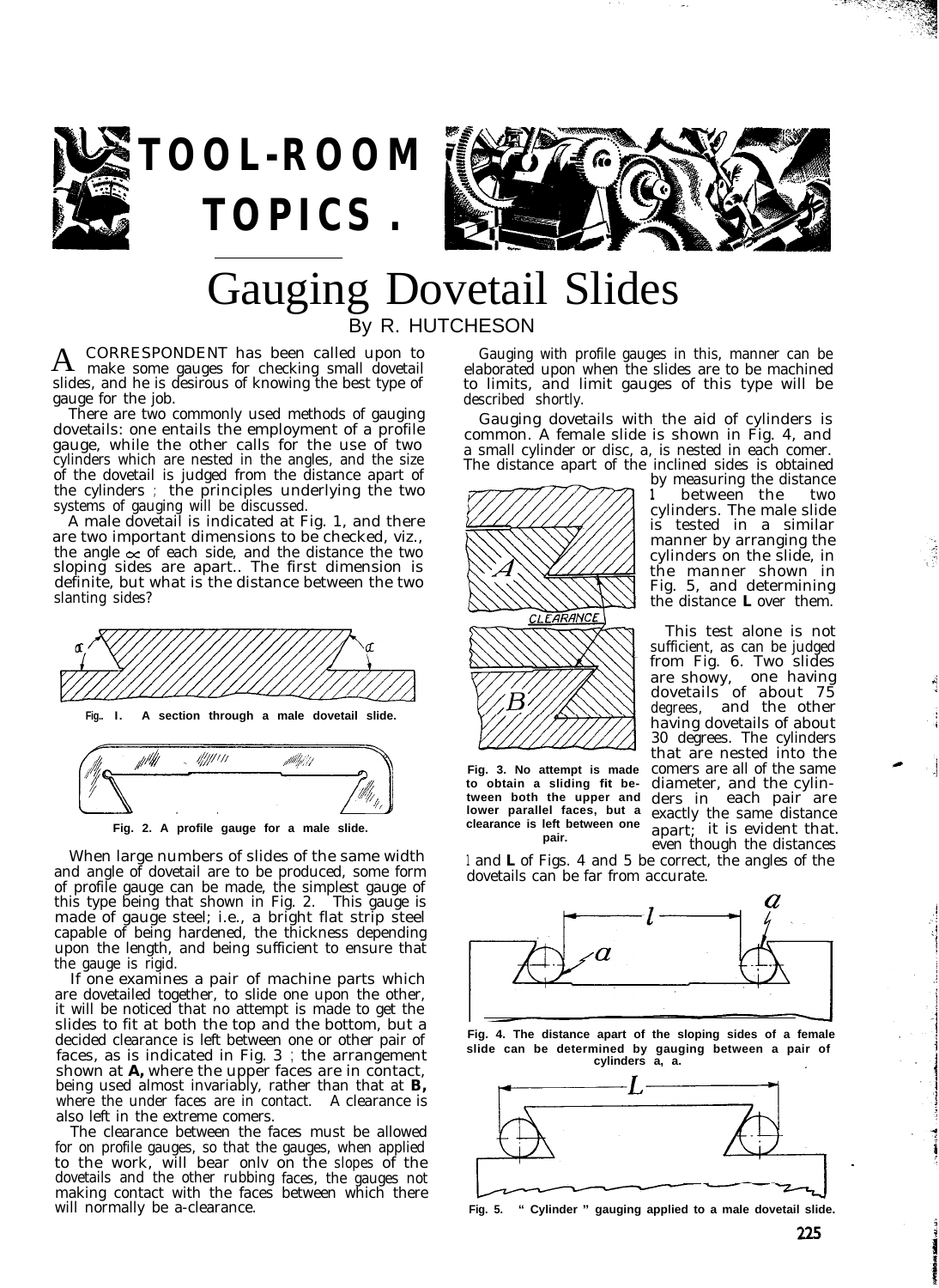Checking the distance between centres of a pair of rollers in the above manner must be accompanied by an independent checking of the angles.

The angles themselves can be checked by means of profile gauges, and the gauges are best made so that they measure the angle between the flat rubbing face of the slide and the inclined side. Taking the two slides shown at *A in* Fig. 3, they can be tested by gauges in the manner depicted by Fig. 7. When



**Fig. 6. Gauging the centre to centre distance of the cylinders is not a sufficient check on the angles.**

slides are being machined the first cuts taken should be directed towards obtaining a correct inclination, which can be tested by the gauges of Fig. 7, after which the precise distance apart of the inclined faces can be gauged with the aid of the cylinders.

When a dovetail is to be machined, the angle and depth h are given, and also the full angular width of the slide either at the large or small end of the dovetail, as is indicated by the dimensions



**Fig. 7. Profile gauges for testing the slope of the sides.**

W and w, respectively, in Fig. 8. By " angular " width is meant the width if the angles were continued to sharp corners in the manner of Fig. 8.

Considering, firstly, the male slide, the distance *L* over the cylinders is given by the formula  $: -$ 

$$
L = d \left( 1 + \cot \frac{\infty}{2} \right) + w
$$

If the greater width *W* were given, instead of the smaller width w, then the smaller width could be readily determined by trigonometry.

For a female slide (Fig. 9) the distance I between the cylinders can be determined from the formula:

$$
l = W - d(1 + \cot \frac{\infty}{2})
$$

The distance *L* over the rollers of a male slide can be readily measured by means of a micrometer, or a vernier caliper. If the work is being machined to limits, a stepped gap gauge, made of plate, can be employed to check the overall dimension.



**Figs. 8 and 9. The dimensions to be considered in gauging dovetail slides.**

In the case of the female slide, the distance 2 can be checked by means of the internal jaws of a vernier caliper, or by means of an internal micrometer.

#### The Largest Diesel-Electric Locomotive in the World

Capable of hauling a loaded l4-car train at a speed of **117** miles per hour, and scheduled to make the trip from Chicago to Los Angeles in 39-3/4 hours; the Union Pacific's newest streamlined locomotive, " City *of Los Angeles,"* with motors, generators, and auxiliary equipment furnished by the General Electric Company of New York, will soon be in regular passenger service.

The ,three-unit 5,400 h.p. diesel-electric locomotive that furnishes the motive power for the train is the largest locomotive of this type yet built. It is powered by six 900 h.p. engines, and has six electric generators, which furnish the power to drive the twelve high-speed traction motors on the six threeaxle trucks. The traction motors are similar to those in successful use on other high-speed diesel-electric trains.

Directly behind the third unit of the locomotive is the auxiliary power car which contains two diesel engines, each of which drives a General Electric<br>300-kW aiternating-current generator. The two 300-kW aiternating-current generator. alternators are connected in parallel to supply 600-kW of 60-cycle current to the train line. This current will be used to heat, light, and air condition the train.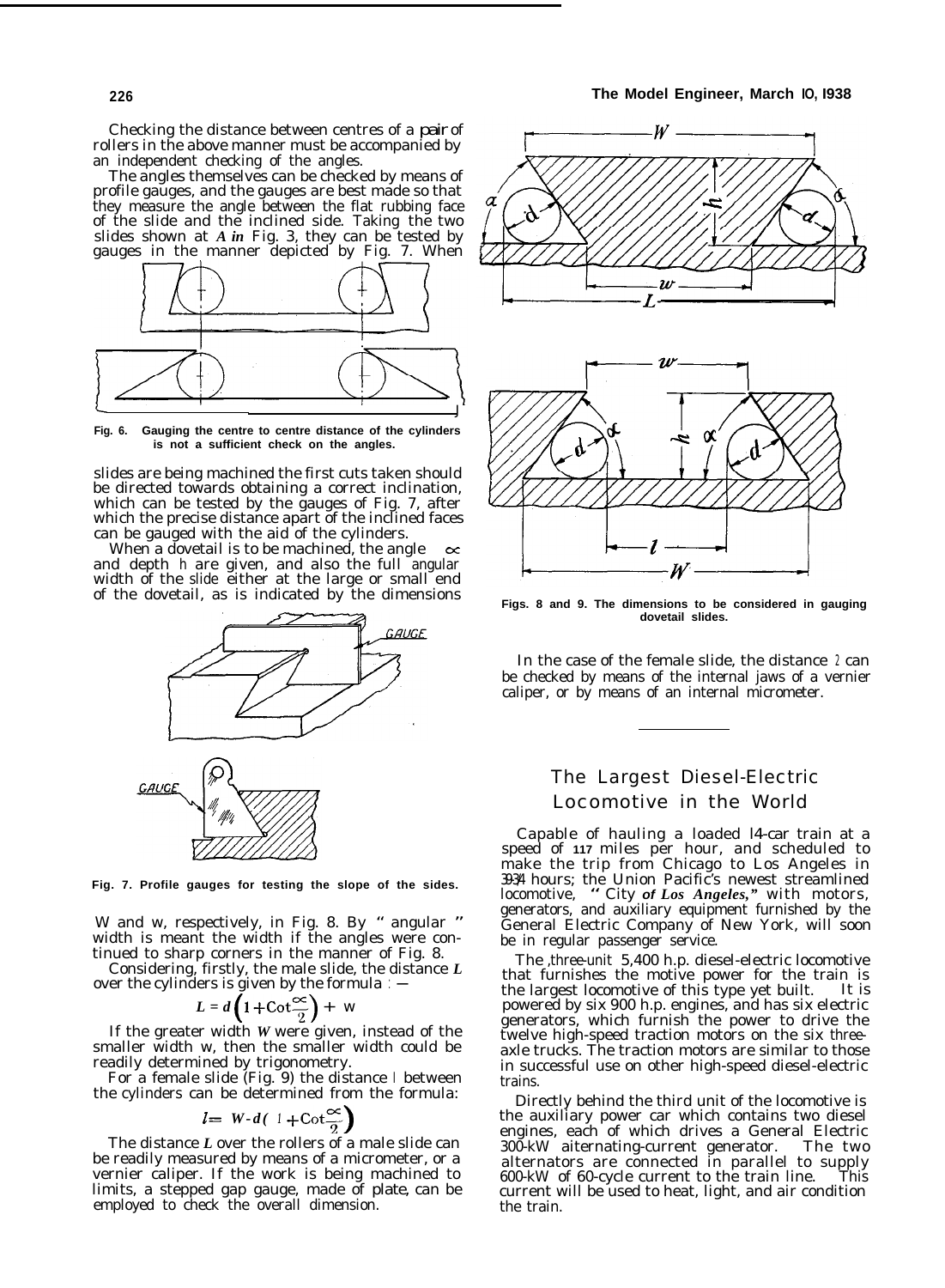

TOOL-ROOM TOPICS



# Limit-Gauges for Dovetail Slides **By R. HUTCHESON**

**THE** last article dealt with the measuring of dovetail slides, and, more especially, with the cylinder " method of gauging. To-day, dovetail slides are produced for many small machines in quite large numbers, so that they may be economically made to " limits," and limit-gauges of some sort are required in their manufacture, and such gauges may be either profile- or cylinder-gauges.



**Fig. I. Limit-gauge with stepped plugs.**

Fig. 1 shows a limit-gauge embodying measuringcylinders. The gauge comprises a bar, in which are set two stepped plugs. The tolerance on the slide is fixed by the designer, and, from one or other of the formula already given, the diameters of the\* two steps of the plugs can be readily determined. The forward ends of the plugs are smaller than the rear ends, and, in using the gauge, the slides must be machined to such a size that the two small steps can enter the angles, but the larger steps cannot.

When making the *above gauge, the* formula is utilised to find the diameter of two pairs of cylinders -the two sizes of steps-which are the same distance apart but which will just enter the angles of the slides when at the lower and upper limits;

Another form of this gauge employs cylinders of the same diameter, but pitched at different centres, the centres corresponding to the distances pairs of cylinders should be apart to just rest in the angles of slides that are at the lower and upper limits respectively. A gauge of this kind is shown in Fig. 2. Three plugs, all of the same diameter, are set in a bar. The distance A is equal to the centre-to-centre



distance of a pair of cylinders for one limit ; the distance *B* corresponding to the centre-to-centre distance of the cylinders at the other limit. It will be obvious that two separate gauges, each having two plugs, could be used-one for the high and the other for the low limit, instead of making the centreplug of three to serve a dual purpose. Instead of using a gauge of which the plugs are an

integral part, gauging may be done as shown in Fig. 3, using separate rollers and a limit-gap gauge, as shown at a, for testing the male slides, and two end measuring-rods at b whose lengths differ in accordance with the limits allowed on the femaleslide.

It must be borne in mind that all these tests must be accompanied by .an independent checking of the angles, as has been mentioned previously.

Profile-gauges can be adapted for limit-gauging. In Fig. 4, a male slide is shown, and the gauge is indicated as being in two parts. This gauge enables the angles to be checked, as well as the width of the slide. In use, the two halves of the gauge are applied to the work, and the gap between them is tested by



**Fig. 3. Gauging with separate rollers (a) checking a male slide by a limit gap gauge (b) checking a female slide by end measuring rods.**

*means* of two feeler-, or slip-gauges, the slide being within the desired limits, as regards width, when the thin gauge will enter the gap, but the thicker gauge will not. Fig. 5 shows a profile-gauge made in halves in a similar manner, for the testing of a female slide. Instead of making the gauge in two parts and using two feelers, the gauge may consist of three parts. One part is applied to the slide. The other two parts vary in length by an amount corresponding to the tolerance permitted on the work, and the slide is machined to such a size that the smaller part can be